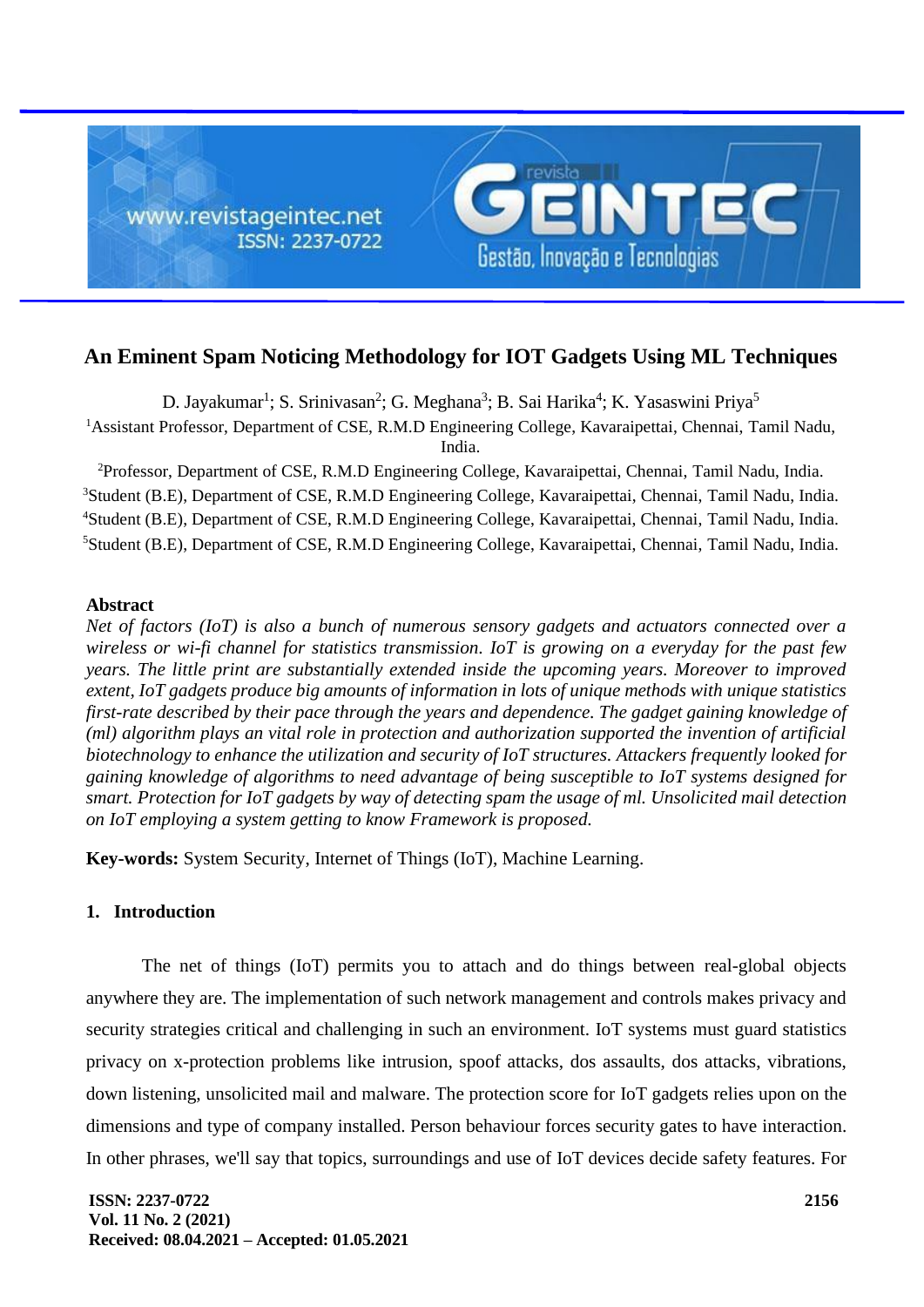instance, smart IoT safety cameras in a really very clever corporation can seize exclusive analytical parameters and make smart selections. The highest priority to be considered is net-primarily based devices because the very best range of IoT-structured gadgets on the internet. It is normal in places of work that IoT gadgets established in an extremely organisation could also be accustomed improve security and privacy features. As an instance, gathering and sending person health statistics to a linked telephone that must shield information leaks and make sure privacy. It's been determined inside the marketplace that 25-30% of working personnel join their IoT gadgets to an organizational community. The growing IoT surroundings attracts both audiences, i.e., users and attackers. However, with the advent of device getting to know (ml) in numerous attack conditions, IoT devices choose a defence method and determine the important thing parameters in change off safety agreements among protection, privacy and accounting. This undertaking is difficult as it's usually hard with an IoT system with limited sources to measure the cutting-edge network and attack time.

### **2. Literature Review**

IoT systems are vulnerable to network attacks, bodily leaks and device and privateness, inclusive of products, offerings and networks. This assault is being supplied. Allows test sort of the assault situations provided with the aid of the attackers. Provider assault (DDOS): attackers can set up a focused database with unwanted packages to stop IoT devices from getting access to various services. These malicious applications developed by using the IoT network are extra usually known as bots.

1) DDOS: all the resources are frequently extracted which might be provided via the carrier issuer. It must block proper customers and can make network service unavailable.

2) RFID attack: this could be applied to the bodily place on IoT gadgets. This ends in tool integrity. Attackers are seeking to trade the facts in two approaches, they are in node garage or whilst during a network transfer. The foremost not unusual potential attacks on a node sensor are detection attacks, real attacks, secret attacks, and cryptography keys to forcefully pressure. The measures for the prevention of attacks consist of safety with the aid of password, encryption, and get admission to manage is kept confined.

3) Internet Attacks: Cyber assaults are attacks delivered by way of cyber makers the use of one or greater computers via attacking one or more computers or networks. Spammers who want to steal extra device statistics or who want their centred internet site to be visited regularly use junk mail processes. A standard technique used for the equal is ad fraud. Produces artwork clicks at the centred internet site to earn money. This institution that's functioning actively referred to as cyber criminals.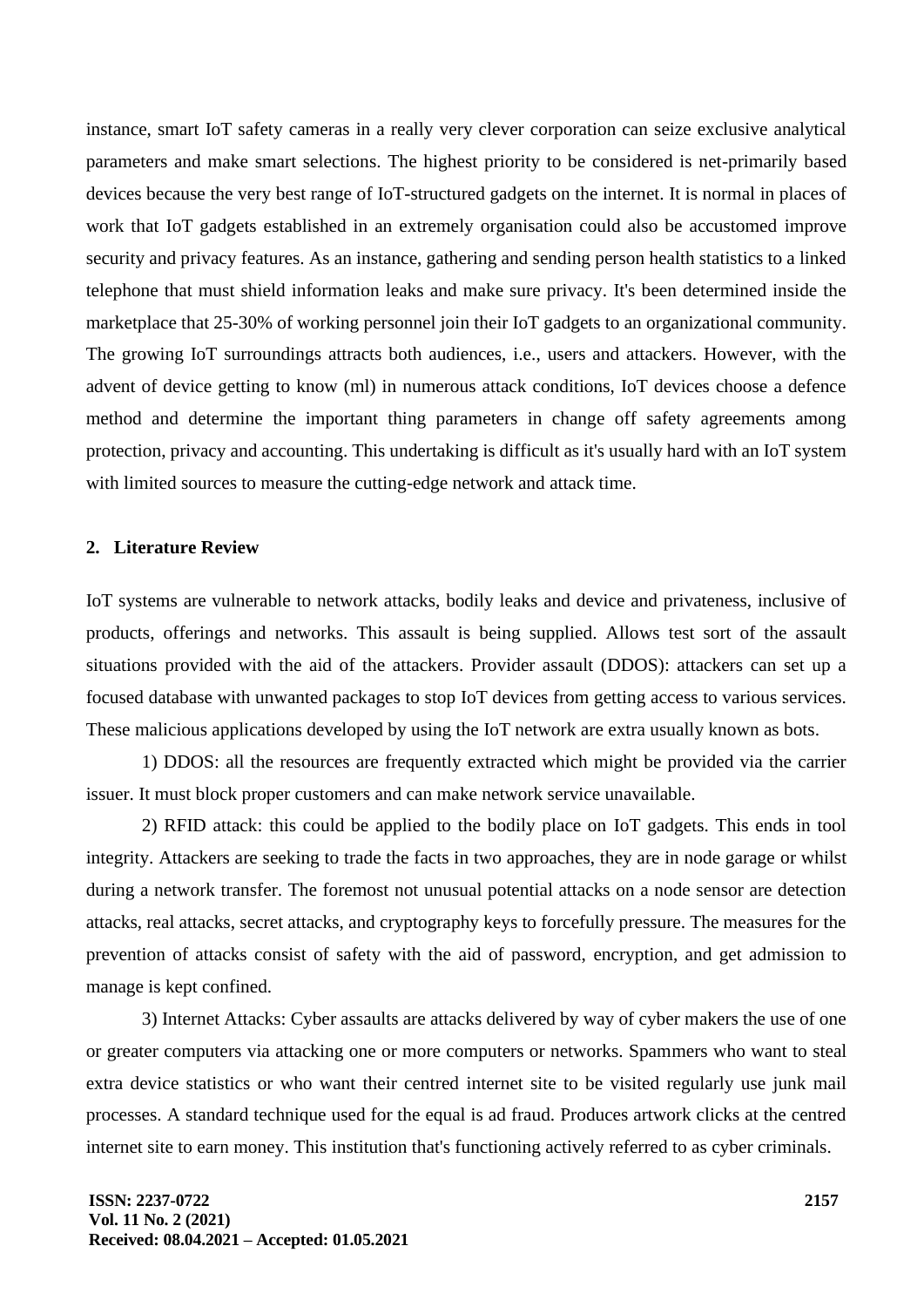- 4.) Near Communique (NFC):
	- 1. ML Tracking strategies: vector assist programs (svms), random forest, mindless bayes, okay-nns closest neighbour, and neural networks are few of the models which might be used to label networks for assault assaults. These models have effectively detected dos, ddos, intrusion, and malware assaults for IoT devices.
	- 2. uncategorized ml techniques: those methods task out of their because of deny their own techniques whilst there are not any labels. It works via constructing collections. Multivariate correlation evaluation is utilized to come across dos attacks for IoT gadgets.
	- 3. ML strengthening techniques: these fashions enable the IoT gadget to pick out protection agreements and key parameters by trying and creating a slip-up with a precise assault. Q-studying has been used to enhance authentication performance and can assist come across malware. ML strategies help create quick get right of entry to manage agreements to shop plenty of keep away from losing masses of energy and enlarge io-life structures. The outside acquisition scheme as developed, as an instance, applies to the knn shop address for the removal of uncontrolled external acquisitions on wsns. Literature research suggests the use of ml in improving network security. Therefore, at some point of this text, the furnished problem of web unsolicited mail turned into detected through the use of diverse ml techniques.

### **3. Proposed Scheme**

# **A.) System Model**

Machine modelling can be a multidisciplinary look at of the use of fashions to suppose and construct structures in business and it development. Records retrieved from these gadgets must be free of unsolicited mail. Obtaining statistics from numerous IoT gadgets is likewise a extreme task because it's amassed on a variety of domains. As there are many devices involved in IoT, huge amounts of knowledge are produced with heterogeneity and variability. We are able to name this data as IoT information. IoT facts features a kind of capabilities like real-time, multisource, wealthy, and sparse.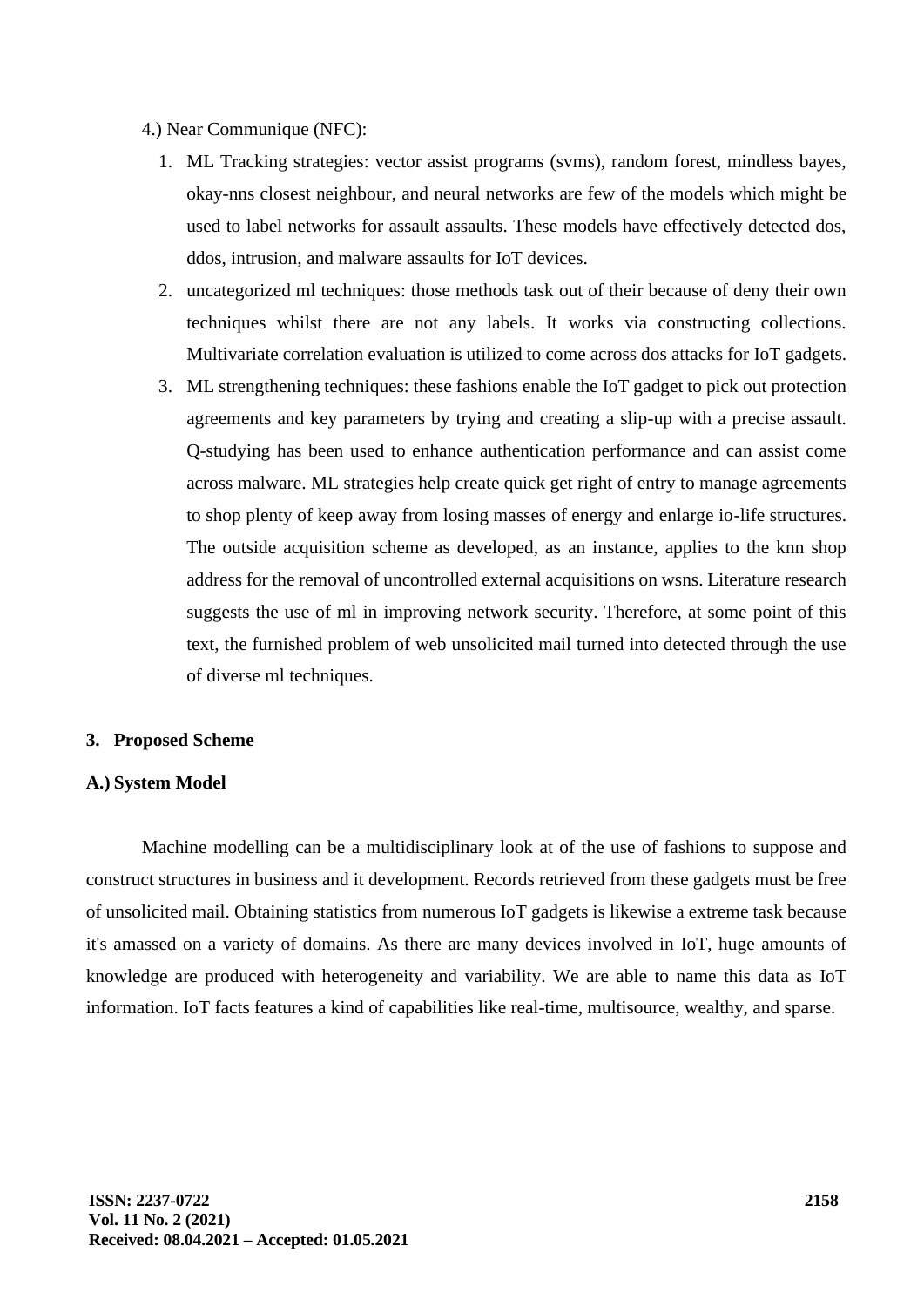### **B.) Suggested Method**

To save you IoT gadgets from producing harmful information, web unsolicited mail detection is focused at this suggestion. We have attempted various ml set of rules for junk mail detection on IoT gadgets. Aimed towards resolving issues on IoT gadgets deployed in the residence. But the proposed method seems in the least information engineering parameters earlier than validating it with ml models. The approach accustomed acquire the goal become presented and discussed in diverse steps as follows.

Install engineering: ml algorithms work exactly with the right situations and their traits. We all recognize that situations are the charge of real facts, accumulated from real-world gadgets diagnosed round the world. Characteristic identification and have selection are vital to the feature engineering manner.

a. Feature reduction: This technique is utilized to cut lower back the scale of the expertise. In other phrases, characteristic. This approach reduces issues like immoderate savings, high memory demand, and computing power. There are various approaches to urge remove a characteristic. Amongst those, the key issue evaluation (pca) is particularly famous. But the method employed for the duration of this inspiration is pca and also the subsequent IoT limitations.

Feature selection: it's miles a computer virus for the most important capabilities. It really works by way of calculating the charge of each detail. Lter-primarily based filter is applied as a characteristic selection system during this suggestion.

b. Basic Entropy: This set of rules makes use of the interaction between understandable symbols and non-stop symbols to find precise signals. There are three features that use this source supported entropy, particularly, statistics gain, rate of hobby, and related uncertainty. The syntax for those features is as follows. Info. Profit (system, facts, unit) profit. Measurement (formula, facts, unit) is symmetrical. Uncertainty (formula, information, unit) the arguments utilized in the responsibility description are defined right here.

Formula: it's a top level view of the operation behind the algorithm.

Data: it is a collection of coaching data with defined symbols to make your mind up on from.

### **ML Models**

The proposed process is validated by detecting spam parameters using the ML process. The ML types used for the tests are summarized.

1) First, previous details are included. In general, prior knowledge is broadly defined in terms of distribution and represents the distribution of probability of the existence of corks.

2) Second, the past is paired with job opportunity. Opportunity work represents results.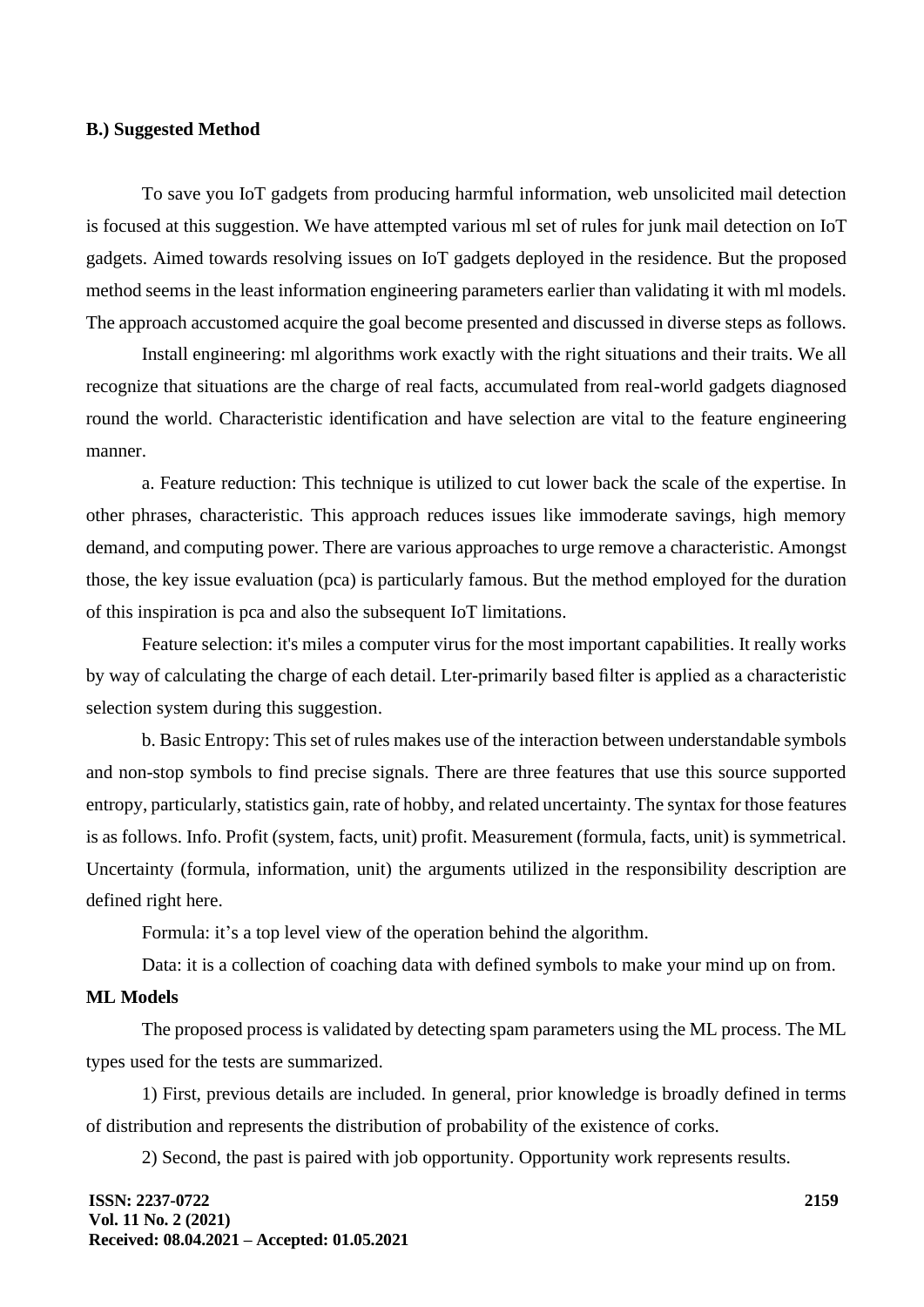3) Thirdly, the combo of previous work and opportunity ends up in the subsequent distribution of cohesive values formed.

4) Fourth, the analogy is taken from the post-distribution distribution to form a possible power parameter distribution of the possible value.

5) Fifth, to summarize the distribution of simulation statistics from the background, using simple calculations.



Boosted Linear Model Phases

Boosted Linear Model: As for data elements, many decision-making trees are constructed, with decision-making tree models by dividing the knowledge series into kind of knowledge categories.

Therefore, as an on the spot function each data group is simulated. From modelling modules, enhanced models are developed.

c. Spam City Notes: After testing the ML models, we calculate the spam value for each device. now indicates the reliability and reliability of the device. Defined using (2) as follows:

e [i] =  $\sqrt{(2)(i-1)} \wedge n$  [(pi-ai)]  $\wedge$  2) / n

S RMSE [i] \* Vi

In the above figures, e [i] is that the error fee related to the specific and implicit making plans. S is likewise a spam town, that is expounded to assist for statistical fee size and blunders measurement. The whole scoring procedure for junk mail town is defined in set of rules 1. This algorithm is utilized in r, and so the calculated results are displayed.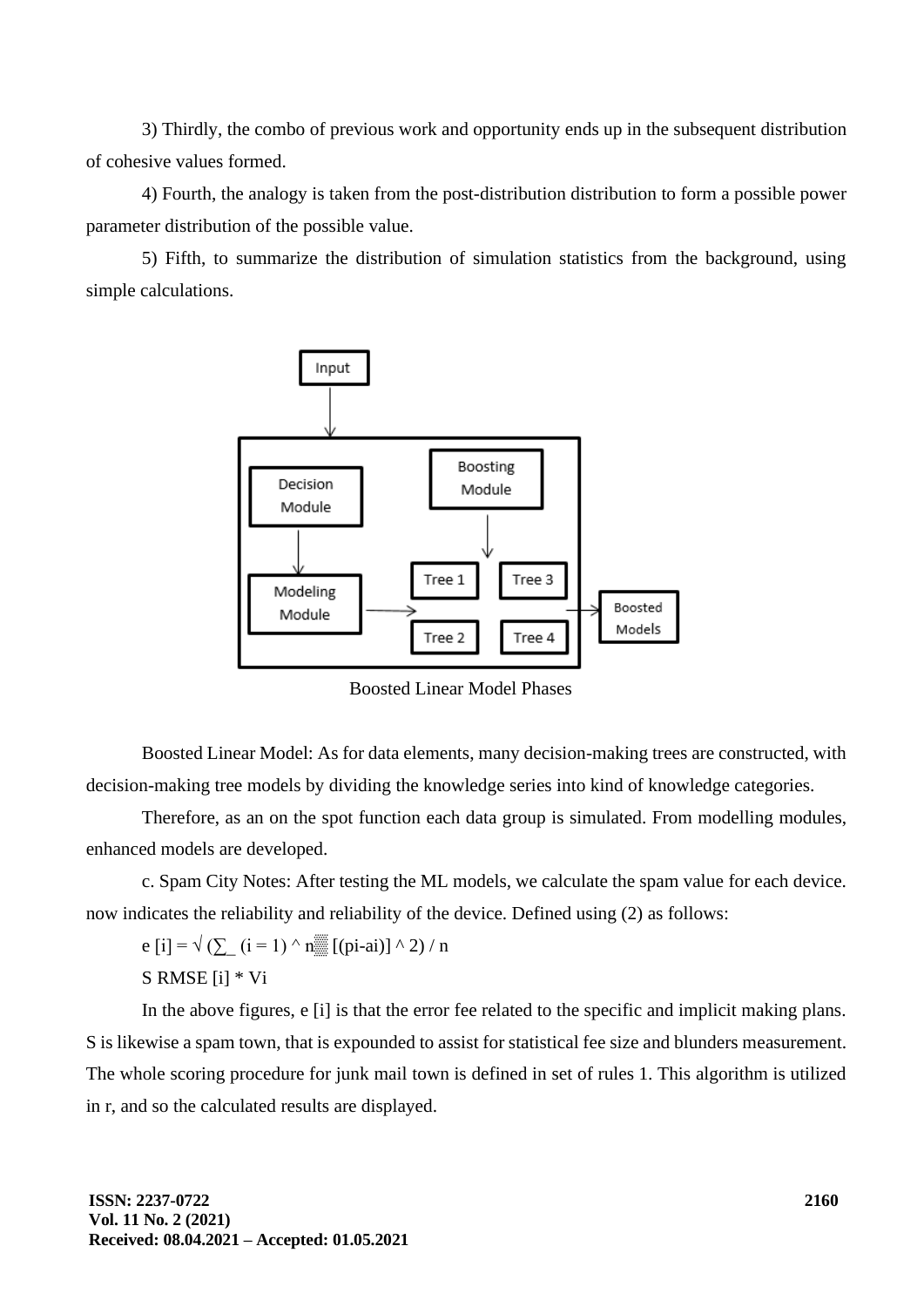1% -30% school is taken below attention a unsolicited mail college. 31% -60% factors are taken into consideration medium spam score. 61% -100% points are taken into consideration high school for junk mail.

Unsolicited mail rating makes use of moz's very own moz index to discover and analyse 17 distinctive subdomains of junk mail flags. The very last phrase unsolicited mail rating is compiled by way of merging all the junk mail flags of a given area, an entire of 0-17.

Notes: after trying out the ml models, we calculate the unsolicited mail value for each tool. Now suggests the reliability and reliability of the device. Defined using (2) as follows:

$$
E[i] = \sqrt{\left(\sum_{i=1}^{n} (i = 1) \wedge n_{\text{max}}^{\text{max}} \left[\left(\text{pi-}ai\right)\right] \wedge 2\right) / n}
$$

S rmse [i] \* vi

Within the above figures, e [i] is that the error rate associated with the particular and implicit making plans. S may be a spam city, which is stated to aid for statistical value dimension and error size. The entire scoring technique for junk mail town is described in algorithm 1. This algorithm is utilized in r, and thus the calculated outcomes are displayed.

1% -30% faculty is taken underneath consideration a unsolicited mail school. 31% -60% factors are taken into consideration medium unsolicited mail rating. Sixty one% -100% points are taken into consideration high school for spam.

Spam rating makes use of moz's personal moz index to find and analyse 17 distinctive subdomains of junk mail flags. The very last word junk mail score is compiled with the aid of merging all of the spam flags of a given domain, a whole of 0-17.

Notes: after testing the ml models, we calculate the spam price for each tool. Now shows the reliability and reliability of the tool. Described the use of (2) as follows:

E [i] =  $\sqrt{(2 \text{ } (i=1) \wedge n \text{ }}$  [(pi-ai)]  $\wedge$  2) / n

S rmse [i] \* vi

Within the above figures, e [i] is that the error charge related to the express and implicit making plans. S could be a junk mail city, which is expounded to guide for statistical fee measurement and errors measurement. The whole scoring procedure for junk mail metropolis is defined in set of rules 1. This algorithm is utilized in r, and for that reason the calculated consequences are displayed.

1% -30% school is considered a junk mail faculty. 31% -60% points are taken into consideration medium junk mail rating. Sixty one % -a hundred% points are taken into consideration high school for junk mail.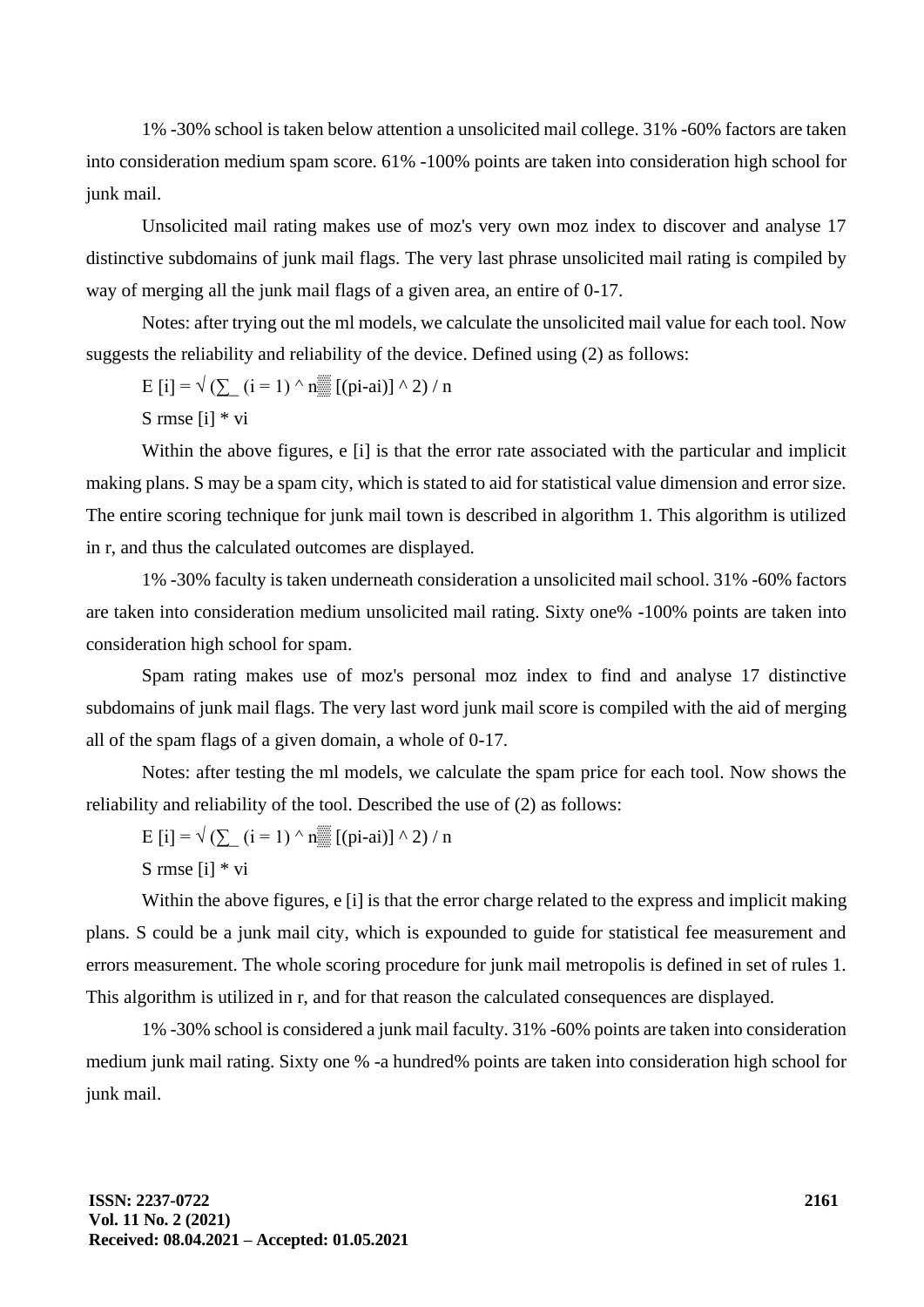Junk mail score makes use of moz's own moz index to locate and analyse 17 exceptional subdomains of unsolicited mail flags. The remaining spam rating is compiled by using combining all of the spam flags of a given area, a complete of zero-17.



Spam Score Distribution by Extreme Gradient Boosting



Spam Score Distribution by GLM with Stepwise Feature Selection

Complexity Analysis: The complexity of the algorithm is assessed by viewing all the steps in sequence.

1) Time for Complexity:

Steps 2-9 during this algorithm are matrix line formation, which takes the time of O (n). within the worst case, the loop in steps 2-9, 9-11, and steps 13-15 take the time O (n). In steps 10, 12, and 14, the calculation takes time O (1). Time constraint (TC) is calculated as follows: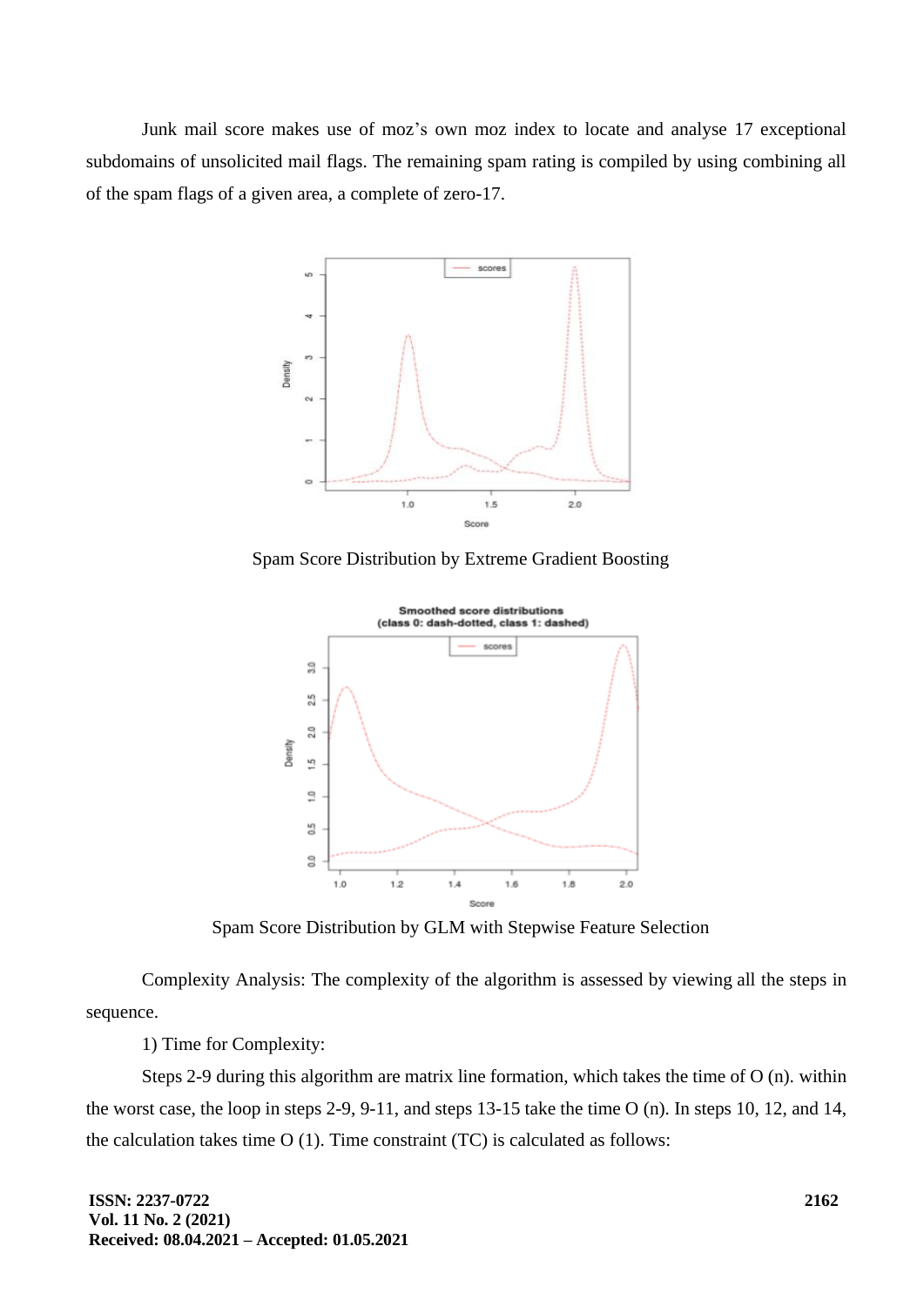$\Rightarrow$  TC = O (n) + O (n) + O (n) + O (1) + O (1) + O (1) => TC = O (n).

2) Space Compression: during this algorithm, inputs not exceeding n are inserted and thus replace O (n). The loops take the place of O (n) again. The O (1) space is replaced by mathematical operations. Space Weight (SC) is measured as follows:

 $\Rightarrow$  SC = O (n) + O (n) + O (1)  $\Rightarrow$  SC = O (n).

# **System Architecture**



Algorithm 1: Spamicity Score Computation.

Installation:

Output: Calculated spamicity value

**ISSN: 2237-0722 Vol. 11 No. 2 (2021) Received: 08.04.2021 – Accepted: 01.05.2021**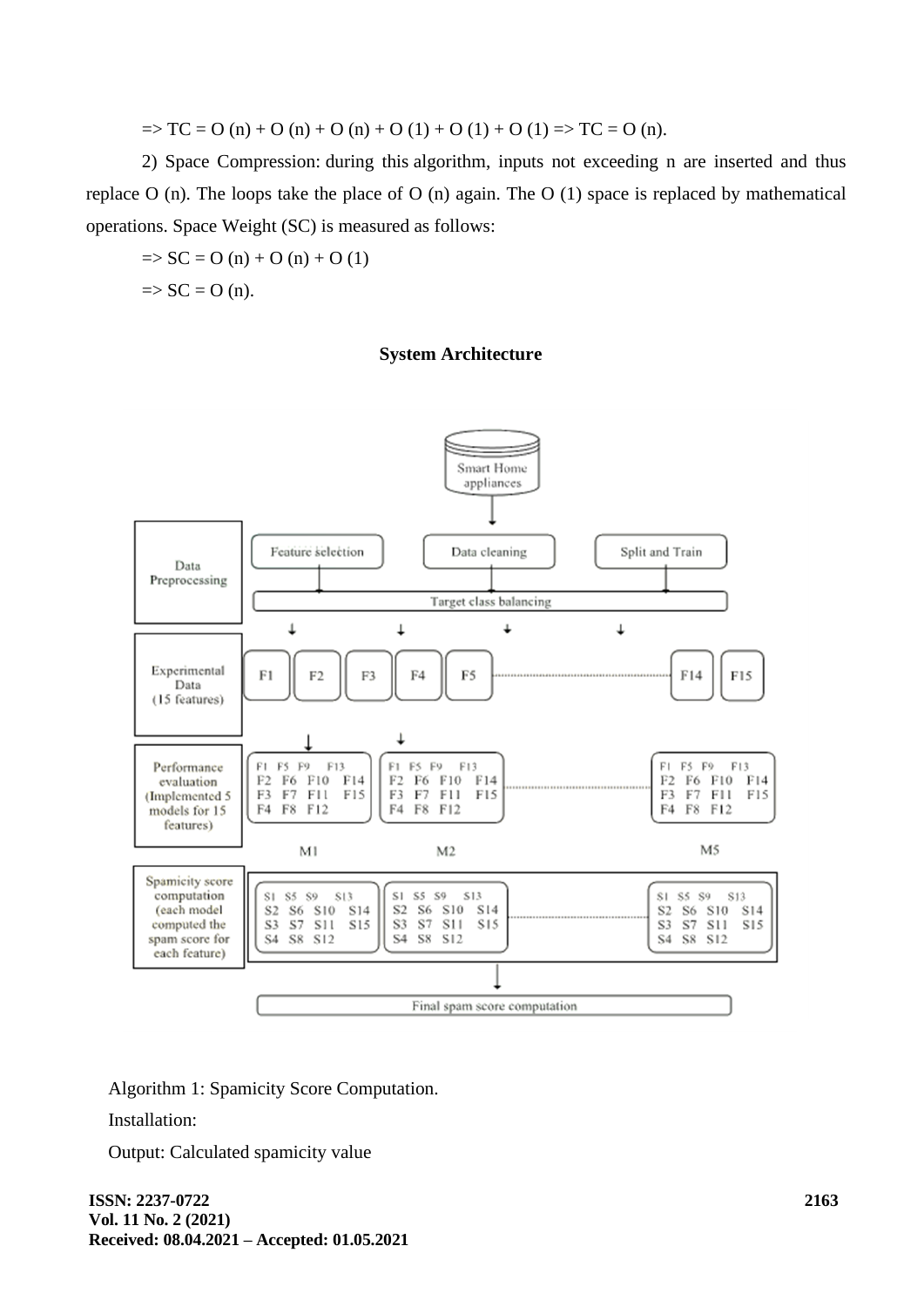1: process ACTIVITY (PageRank) 2: because  $i = 1$  to n do 3: for  $j = 1$  to fifteen do 4: Representation of the Matrix zi 5: Set  $j$   $j$   $j$  + 1 6: Set  $\leftarrow$  i + 1 7: end of 8: end of 9: because  $i = 1$  to fifteen do 10: Set  $Vi = \leftarrow x$ 11: end of 12:  $p[i]$  ← Y 13: because  $i = 1$  to fifteen do 14: Calculate RMSE  $[i] = \sqrt{((\sum_{i=1}^{\infty} (i = 1) \wedge n_{i=1}^{\infty} [(pi - ai)] \wedge 2) / n)}$ 15: end of 16: on behalf of me = 1 to fifteen do S RMSE  $[I]$  \* Vi 17: end of 18 end process

# **4. Data Set**

FEATURES OF SMART HOME DATA SET.

# **5. Results and Discussion**

The proposed method detects spam parameters that trigger the employment of IoT devices. For best results, an IoT data set is employed for verification of the proposed method as described within the next section.

# **A. Data Collection**

We've accrued the smart domestic facts set for the refit project, funded with the aid of Loughborough college. An entire of 20 houses have been used and advised to use clever domestic era.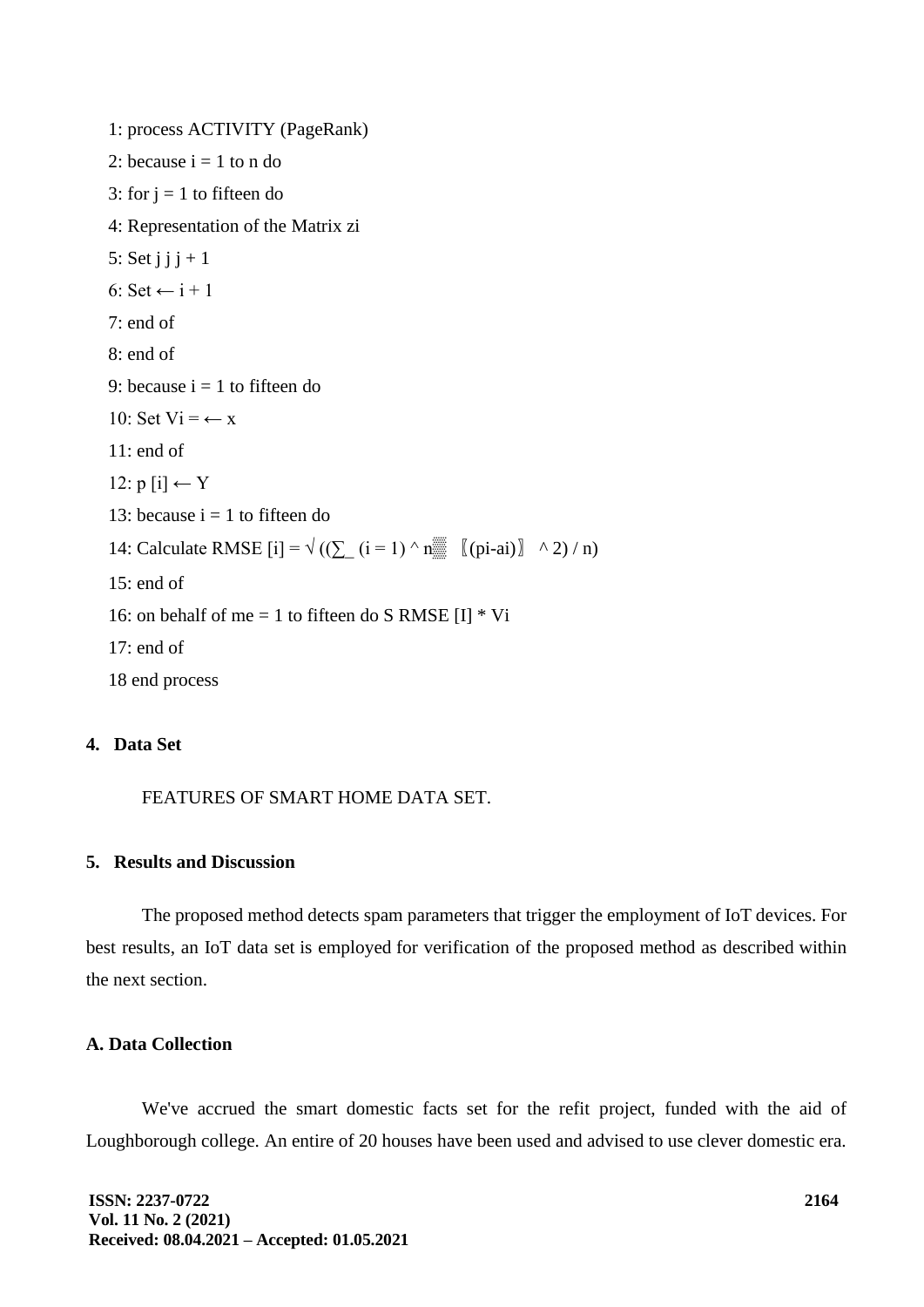A comprehensive study changed into performed by a crew of researchers. Checking out varies from room to room, depending on worldwide global climate alternate, ground plans, on line provisioning and different features. Inner environmental situations have been taken the usage of diverse sensors. There are pretty a hundred thousand records factors for each sensor tracking home. The observe lasted for about 18 months. This statistics set is explicitly available.

### **B. Test Setting**

For experiments, we use facts setup statistics from the source as noted. After that, we did the tests at r studio. The software requirements are as follows: operating gadget: windows7 / eight/10 or macos10.12 + or ubuntu14 / sixteen / 18ordebian eight / 10. Following the outcomes acquired.

#### **C. Impact of Previous Processing on SDI-UML**

Initial attention includes the selection of materials taken into consideration for the detection of spam boundaries. The key is to perceive the several causes of junk mail. First, function discount is completed. The approach accustomed reduce the characteristic is PCA, which reduces the size of the statistics. It finishes up in an extremely series of key elements (desktops), love each row and column. In the set of IoT statistics employed all through this thought, it's 15 functions, so 15 pcs are generated as shown in desk vi. PCA () works during a completely manner that minimizes variability. Widespread laptop deviation is introduced and computer change is delivered. After the function is removed, function selection is shaped. The functions and their value elegance advanced through the entropy-primarily based filter are delivered. This set of rules makes use of the interaction between distinct symbols and non-stop symbols to go looking out the symbols of assorted symbols. There are three features that use this supply supported entropy, namely, records gain, price, and related uncertainty.

#### **6. Conclusion**

The proposed framework detected spam parameters for IoT devices using ML models. The IoT data set used for testing was processed employing a feature engineering process. By experimenting with the framework of ML models, each IoT device was equipped a spam school. This explains the conditions that possesses to be taken for the effective operation of IoT devices in a very smart home.